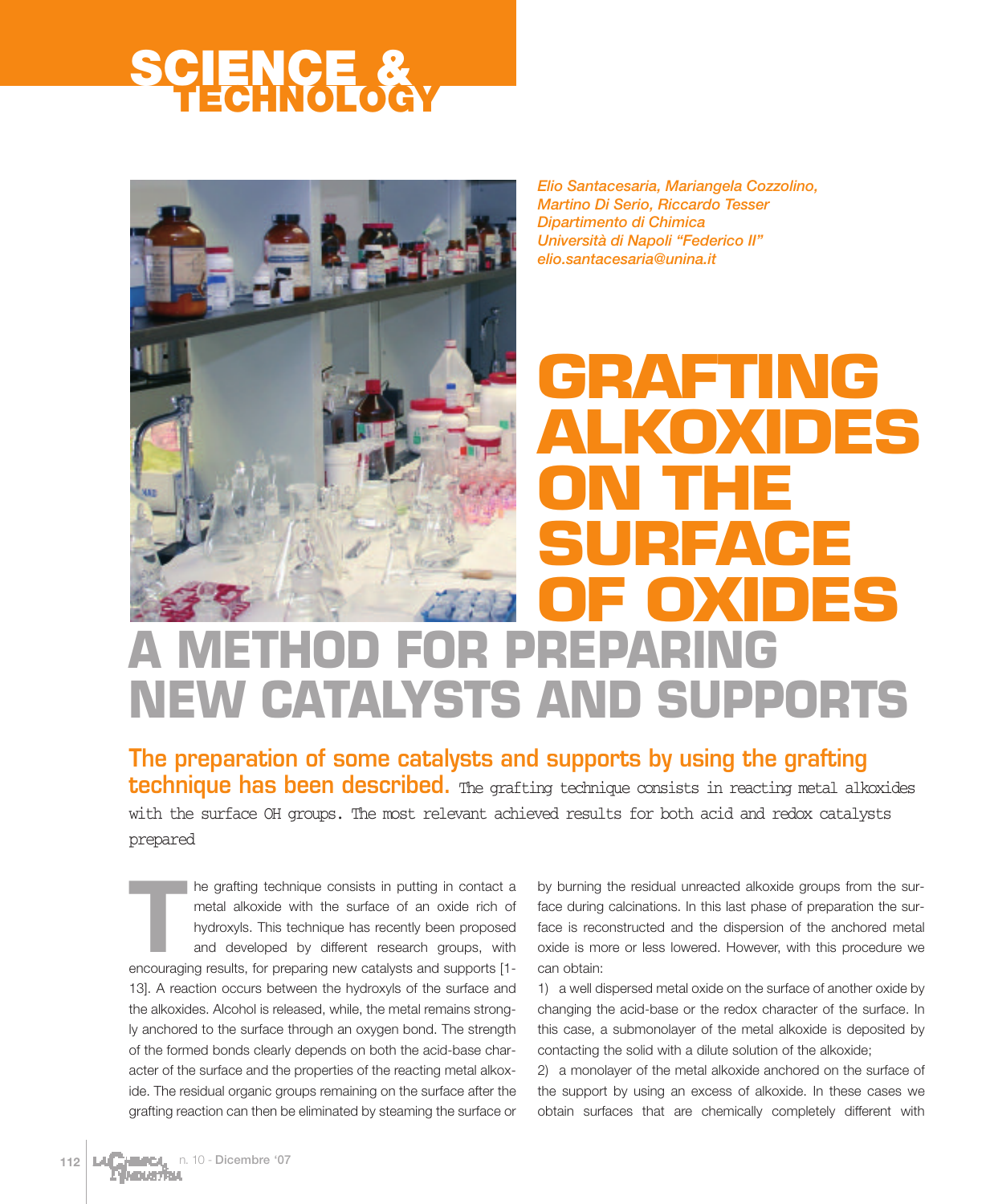respect to the original support, while, mechanical and structural properties of the support are normally retained. The resistance to thermal treatments is retained, too. This offer also the opportunity to obtain new supports with very interesting properties;

3) a multi-layered coating by repeating two or three times the grafting sequence. As in the previous case we obtain surfaces that are chemically completely different with respect to the original support, but retaining the mechanical and structural properties of the support. Silica coated with a multilayer of  $TiO<sub>2</sub>$ , for example, has a specific surface area of about 300 m2/g (the surface of silica) that is very high if compared with the specific surface area of pure  $TiO<sub>2</sub>$ obtained by precipitation (70-100 m2/g), and is more stable to the thermal treatments;

4) the possibility to change the hydrophilic-hydrophobic character of the surface.

Grafting is a very flexible technique and we can operate in such a way to obtain the optimal behaviour of a catalyst. We can change, for example, the alkoxide solvent (polar or apolar), the alkoxide concentration, the volume of the solution and the amount of solid to be grafted. It is then possible to modify opportunely also the chemical structure of the alkoxide to be grafted.

A systematic work has been performed by our research group for studying the preparation of catalysts and supports by using the grafting procedure. At this purpose, two groups of different catalysts have been prepared, characterised and tested in our laboratory. The first group is composed of more or less acid catalysts prepared by grafting alkoxides or modified alkoxides on different supports. The second group are redox catalysts. In particular, silica coated with titania has mainly been prepared and used as support for vanadia based catalysts. At last, selected test reactions have been considered for evaluating the performances of the different prepared catalysts and the most relevant obtained results are reviewed in this paper.

### **Methods of preparing catalysts and supports by grafting**

Preparation of catalysts and supports by grafting occurs through the following three steps:

1) grafting reaction, for anchoring the alkoxide on the surface;

2) steaming or burning, for eliminating residual unreacted alkoxide groups from the surface;

3) calcination, for stabilising the surface structure.

Grafting reaction is performed by contacting, under stirring, a solid powder of an oxide with a solution containing the alkoxide to be grafted in a given concentration. The solvent can be more or less polar giving place to a different degree of molecular complexity, because,

the apolar solvents favour the association of the alkoxide molecules. Very often the parent alcohol is used as a solvent, even if, this is detrimental for the grafting yields as a consequence of the equilibrium:

$$
-OH + M - (OR)_n \leq -O - M(OR)_{n-1} + ROH
$$
\n
$$
(1)
$$

not favoured by the presence of the released alcohol. In these cases, a high initial alkoxide concentration or a continuous removal of the released alcohol are used to promote the reaction.

Grafting reaction can be performed, at room temperature or alternatively at the boiling point of the solvent, according to the reaction kinetics. In some cases an inert and dry gaseous atmosphere is opportunely adopted. The stoichiometry of the reaction can change with the type of used alkoxide, the type of support and the operating conditions. The stoichiometry can also change during the reaction. The choice of the alkoxide concentration to be used can be made on the basis of the hydroxyls density on the solid surface.

Modifications can be introduced in the alkoxides to be grafted such as:

1) the exchange of one or more alkoxide groups with other alkoxide ones of particular chemical structure, having for example a long or a branched alkyl chain. The exchange reaction is an equilibrium reaction of the type:

$$
Me(OR)_n + nR'OH \leftrightarrows Me(OR') + n ROH
$$
 (2)

and the equilibrium can be shifted to the right by boiling off the alcohol released;

2) introduction of other chemical elements or groups in the alkoxide molecule to modify the electron density of the metal. An example could be the reaction of an alkoxide with sulphuric acid in order to increase the acidity of the metal compound to be anchored;

3) synthesis of hetero-metallic alkoxide compounds to be anchored on the surface as in the impressive example reported in Scheme 1 [14].

The second step of the grafting procedure has the scope of elim-

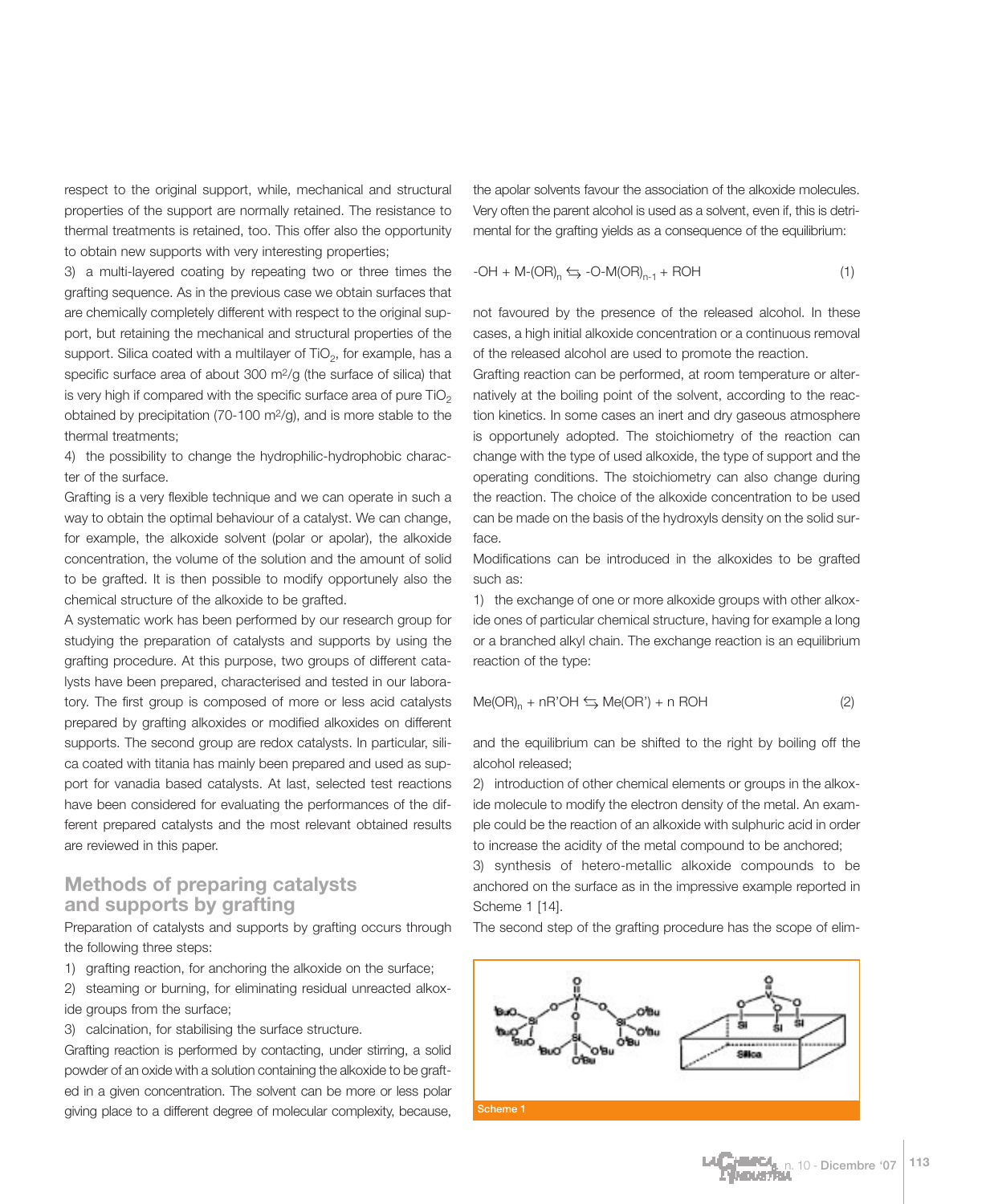inating residual unreacted alkoxide groups from the surface. This can be done by steaming at 150-200 °C the catalyst. The following hydrolysis reaction occurs:

 $OMe(OR)_{n-1} + (n-1)H_2O$  - $-OMe(OH)_{n-1}$  + (n-1)ROH (3)

Residual alkoxide groups can be removed also by burning them with oxygen at a moderate temperature.

The last step, calcination, is normally performed at temperature greater than 500 °C in the presence of air with the scope of stabilizing the surface of the prepared supports or catalysts. During the calcination the surface could be subjected to a deep modification especially when the interaction bonds between the grafted compound and the surface are weaker than those between the grafted molecules that associate each other to give a compact film or small particles.

In order to prepare a new catalyst or a support we have to consider, first of all, the chemical properties and structure of both the alkoxide to be grafted and the solid surface. It is then important the choice of the alkoxide solvent (polar, apolar, none), the volume of the solution and its concentration, both related to the amount of used solid. Important are also the temperature of the reaction, the contact time and the stirring rate.

### **Catalysts and supports characterization**

Many techniques are available today for the characterisation of supports and catalysts and some are specifically useful for catalysts and supports prepared by grafting, even if, reaction tests would be considered the starting point for any kind of characterisation. The most commonly used characterisation technique for acid-base catalysts are:

1) chemical analysis of the anchored element for determining the grafting yields;

2) TGA in the range 500-1,000 °C to estimate the hydroxyls density of both the initial support and the solid obtained after grafting. A rough estimation of grafting stoichiometry can be made by comparing the obtained results;

3) potentiometric titration of the solids suspended in water to determine: the Isoelectric Point (IEP), the surface equilibria dissociation constants and a different estimation of surface hydroxyls density;

4) TPD (Thermal Programmed Desorption of different organic bases, such as: pyridine and lutidine to evaluate the number and strength of the acid sites of both Lewis and Brönsted type;

5) microcalorimetry with pyridine to evaluate the adsorption heats;

6) BET for determining specific surface area of both the support

and the catalyst prepared by grafting;

7) porosimetric measurements for determining the pore size distribution;

8) XRD for observing the presence of crystalline domains;

9) XPS to evaluate the relative energies of the new formed bonds. For the redox catalysts, together with some of the already mentioned characterisation techniques some other more specific are useful as:

1) TPR (Temperature Programmed Reduction) with hydrogen to evaluate the reducibility of the prepared catalysts;

2) Pulse Oxygen Chemisorption performed on the reduced catalysts for determining the redox properties of the catalyst;

3) Electron Microscopy SEM equipped with EDX for determining the uniformity of the grafting on the surface;

4) Laser Raman Spectroscopy;

5) FTIR Spectroscopy, FTIR diffuse reflectance (DRIFT) and DR-UV and Visible.

## **Test reactions for acid catalysts**

Reactions suitable for testing the catalysts prepared by grafting can be distinguished for the catalytic action, that is, acid or redox. For testing acid catalysts we can consider, for example:

#### *Skeletal isomerization of 1-butene*

This reaction occurs in two steps that are:

a) double bond shifting, requiring weak acid sites;

b) skeletal isomerization, requiring acid sites of medium strength, not too strong to avoid catalysts deactivation for carbon deposition (Scheme 2).



*Methanol dehydration* to dimethyl ether. A reaction requiring acid sites of medium strength and cooperative effects with vicinal basic sites.

*Cracking and isomerization of hydrocarbons* like n-hexane requir-

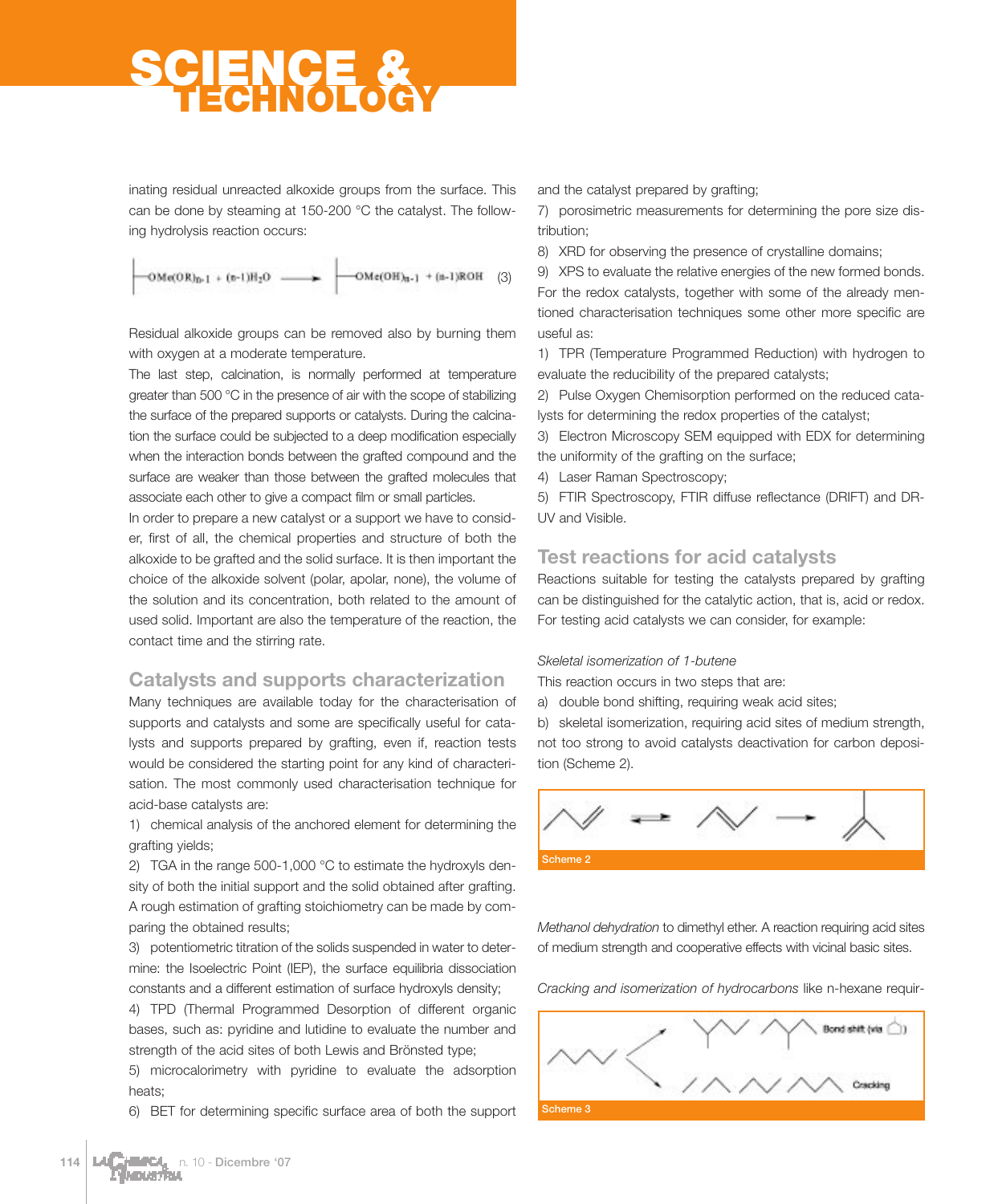ing very strong acid sites (Scheme 3).

*Test reactions for redox catalysts*

Examples of test reactions for redox catalysts are:

a) Cyclo-octene epoxydation with cumene hydroperoxide, requir-



ing redox sites containing titanium (Scheme 4);

b) Selective Catalytic Reduction (SCR) of  $NO<sub>x</sub>$  with  $NH<sub>3</sub>$  occurring on  $V_2O_5$  containing catalysts, preferably supported on TiO<sub>2</sub>;

c) Oxidative dehydrogenation (ODH) of propane, butane and isobutane (vanadium based catalysts). Examples of high tempera-



ture redox reactions (Scheme 5);

d) Oxidative dehydrogenation (ODH) of methanol or ethanol to respectively formaldehyde and acetaldehyde. Examples of low temperature redox reactions.

The most relevant results obtained with the prepared catalysts for the mentioned reactions will be summarised in this paper.

## **Most relevant obtained results**

*Acid-base catalysts*

*System ZrO2/*γ*-* $Al_2O_3$ Zirconium alkoxide is grafted on γ- $Al_2O_3$  with relatively low yields for the

| Tab. 1 - Activity of grafted |  |
|------------------------------|--|
| zirconia on alumina          |  |

| Zirconium alkoxide                      | <b>Grafted Zr amount</b> | <b>Reaction rate</b> |  |  |
|-----------------------------------------|--------------------------|----------------------|--|--|
| is grafted on $\gamma$ -                | mmols/g                  | mmols/(g h)          |  |  |
| $\text{Al}_2\text{O}_3$ with relatively |                          | 4.0                  |  |  |
| low yields for the                      | 0.01                     | 5.2                  |  |  |
| equilibrium with the                    | 0.02                     | 6.3                  |  |  |
| parent alcohol [8].                     | 0.08                     | 8.0                  |  |  |
| The IEP increases                       | 0.14                     | 4.0                  |  |  |
| with the amount of                      |                          |                      |  |  |

grafted  $ZrO<sub>2</sub>$  and the obtained solids show more basic properties than the original support. The hydroxyls density increases with the amount of grafted  $ZrO<sub>2</sub>$  suggesting that the grafting reaction stoichiometry involves one Al-OH group on the surface and one molecule of alkoxide. In the presence of zirconium oxide on the surface, there is an increase of the concentration of vicinal acid and basic sites, as a consequence the  $ZrO<sub>2</sub>/Al<sub>2</sub>O<sub>3</sub>$  catalysts have shown a considerable increase of activity in the reaction of methanol dehydration as it can be appreciated in Tab. 1.

#### *System SiO<sub>2</sub>*/γ-Al<sub>2</sub>O<sub>3</sub>

Silicated alumina is a well known catalyst for the skeletal isomerization of 1-butene to isobutene [6, 15]. We have prepared different catalysts by changing the amount of grafted silica, as it can be seen in Tab. 2 [6]. The Isoelectric Point moderately decreases with the amount of grafted silica and the acidity increases. Nevertheless, we obtained strong differences in the catalytic performances. The best results have been obtained with AS4 catalyst prepared by contacting γ-alumina directly with silicon tetra-ethoxide without using any solvent. This catalyst shows high activity, high selectivity and very slow catalyst deactivation. It is interesting to observe that ASM catalyst, prepared by repeating two times the grafting procedure has shown slightly lower activity than AS4. The

| <b>Catalyst-Solvent</b>               | <b>Grafted silicon</b><br>(mmol/g) | <b>ZPC</b> | Surface OH (mmol/g)<br>potentiometric | pKa <sub>1</sub> | pKa <sub>2</sub> | <b>Surface OH</b><br>by TGA (mmol/g) |
|---------------------------------------|------------------------------------|------------|---------------------------------------|------------------|------------------|--------------------------------------|
| <sup>1</sup> γ-alumina                | $\qquad \qquad -$                  | 7.5        | 1.05                                  | 5.7              | 9.3              | 1.05                                 |
| $\overline{SiO_2}$ -Al2O <sub>3</sub> | $\overline{\phantom{a}}$           | 4.5        | 1.08                                  | 2.6              | 6.2              |                                      |
| SiO <sub>2</sub>                      | $\overline{\phantom{a}}$           | 2.2        | 2.50                                  | 0.6              | 3.5              | 2.20                                 |
| AS1-Ethanol                           | 0.07                               | 7.4        | 1.01                                  | 5.3              | 9.1              | $\overline{\phantom{a}}$             |
| AS2-Ethanol                           | 0.14                               | 7.1        | 0.95                                  | 4.9              | 8.8              | 1.50                                 |
| AS3-Ethanol                           | 0.28                               | 6.6        | 0.82                                  | 4.1              | 8.1              | $\qquad \qquad -$                    |
| AS4 (no solvent)                      | 0.50                               | 5.6        | 0.97                                  | 3.4              | 7.6              | 1.40                                 |
| ASM-Two steps grafting as AS4         | 0.71                               | 5.2        | 0.91                                  | 3.2              | 7.5              |                                      |

#### **Tab. 2- Catalyst prepared by grafting silicon alkoxide on** γ**-alumina [6]**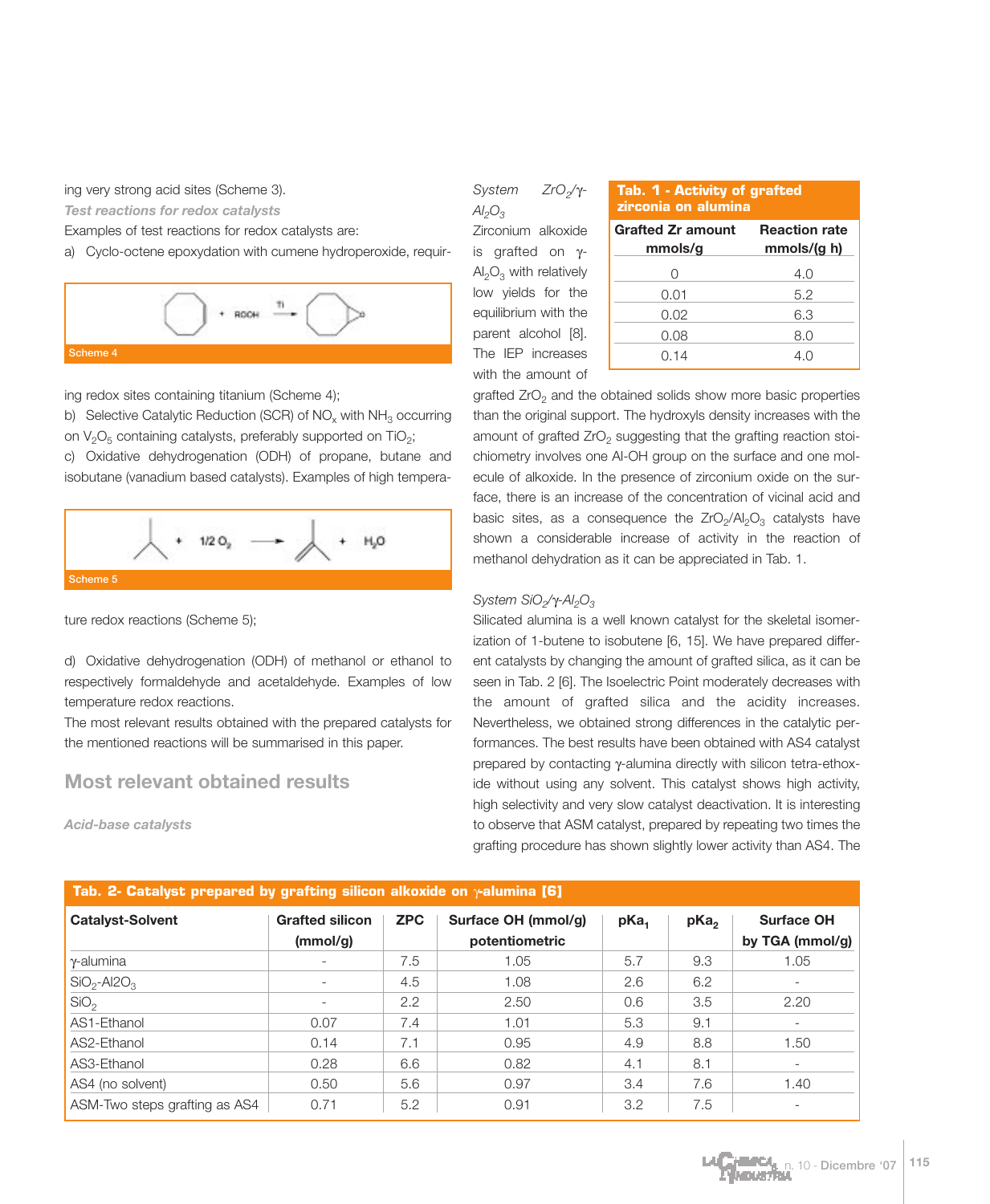

- Comparison of the act **isomerization of 1-butene to isobutene 1-butene=5mL/min., N2=50 mL/min., T=430 °C, Catalyst amount=2 g**



explanation of this behaviour supported by XPS analyses and other characterization techniques is that silica does not cover completely alumina surface giving place to coating islands. By repeating the grafting step silica islands grow only in height and consequently the activity poorly changes. We suggest that the active sites are located at the border line of the silica islands where the opposite charges of aluminium atoms (positive) and of the terminal oxygen of the silica clusters (negative) can cooperate in promoting the reaction. The best results obtained with the catalysts prepared in the absence of ethanol solvent can be explained by considering the possible competition of ethanol and alkoxide molecule in the adsorption on the Lewis acid sites of alumina. As a consequence, in the presence of ethanol these sites responsible for catalyst deactivation are not completely neutralized. In Fig. 1, the activities obtained for silicated alumina AS4 compared with the activity of the corresponding alumina support and some other prepared catalysts are reported.

#### *System TiO<sub>2</sub>/SiO<sub>2</sub> a new catalyst and a new support*

Titanium alkoxide can be grafted in a single step on silica, in different amounts, until to reach the monolayer, when the scope is that of preparing a well dispersed catalyst, while, for preparing a support a multistep grafting procedure must be adopted in which the grafting procedure is repeated two or three times [7, 16-24]. The catalysts prepared by grafting sub-monolayers amounts of

titanium alkoxides are active in promoting two different reactions, that are: cyclo-octene epoxidation and transesterification of triglycerides with methanol for preparing biodiesel. The activity in both cases seems to be strictly related to the occurrence of Lewis acid sites of medium strength increasing with the amount of grafted titania. It is possible to evaluate exactly the amount of titanium alkoxide that can be grafted by previously determining a Langmuir adsorption isotherm like the one reported in Fig. 2 [16, 17].

The amount of  $TiO<sub>2</sub>$  corresponding to the anchored alkoxide monolayer is about 8% by weight (2.2 Ti atoms/nm2) in agreement with the Langmuir relation K=(1/Ceq)/(Γ∞/ Γ∞-Γeq) where K=710, 89 [L/mol] e  $\Gamma^{\infty}$  = 1.02 mmol<sub>Ti</sub>/g<sub>SiO2</sub> [16].

It is interesting to observe that by using these catalysts in both the already mentioned reactions, i.e. the epoxidation of cyclo-octene with cumene hydroperoxide and the trasesterification of triglycerides with methanol the activity increases with the amount of grafted titania until reaching a monolayer of coating and then rapidly decreases, as it can be seen in the plots of Fig. 3 and 4, while, in Fig. 5 it can be seen the evolution of the Lewis acid sites

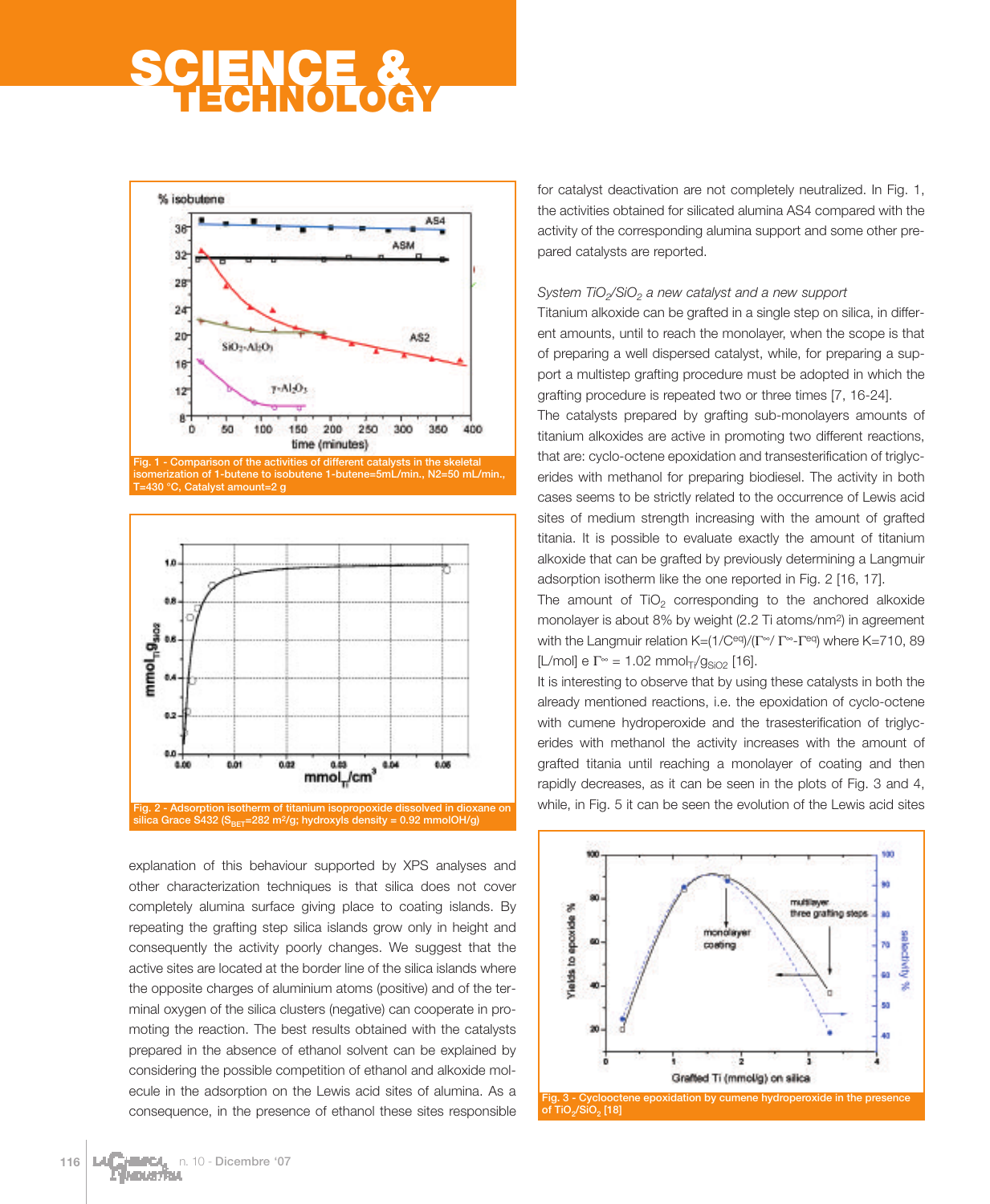



By repeating grafting steps, after three grafting steps silica resulted completely covered with more than a monolayer, as it can be demonstrated by DRIFT spectra where silanols absorption band completely disappears as a consequence of titanium alkoxide three steps grafting [21]. As before mentioned, this system has mainly been studied as a possible support for vanadium based catalysts. Vanadyl tri-isopropoxide can easily be grafted on the surface of this support. By using an apolar solvent the reaction is almost quantitative, while, less favoured is the reaction in the presence of the parent alcohol isopropanol for the negative effect of the solvent on the reaction equilibrium. However, an advantage in using isopropanol as solvent is that vanadium dispersion can further be increased. In Tab. 3 the properties of different  $TiO<sub>2</sub>-SiO<sub>2</sub>$ prepared supports are summarised together with the solids obtained during multistep titanium alkoxide grafting on silica [20].

#### *Redox catalysts*

#### *System V<sub>2</sub>O<sub>5</sub>* on TiO<sub>2</sub>/SiO<sub>2</sub> support

Vanadyl tri-isopropoxide grafted on silica coated with titanium dioxide gives place to a well dispersed and stable catalyst [20, 22-31]. When vanadyl alkoxide is grafted directly on a silica support the mobility of the grafted vanadium oxide on the surface is relatively high and a less dispersed catalysts are obtained as a consequence. The most dispersed catalysts are the ones obtained by using TiO<sub>2</sub>/SiO<sub>2</sub> supports



prepared by grafting titanium alkoxide on silica and repeating three time the operation. In Fig. 6 are reported for comparison the adsorption isotherms respectively obtained by contacting a solution of vanadyl tri-isopropoxide dissolved in dioxane with respectively silica, TiO<sub>2</sub>/SiO<sub>2</sub> obtained by coating in one step silica with a monolayer of titanium alkoxide,  $TiO<sub>2</sub>/SiO<sub>2</sub>$  obtained by repeating three times the grafting procedure, respectively [16]. The properties of the different mentioned supports are summarised in Tab. 3.

Vanadium based catalysts prepared by grafting have shown better performances for both activities and selectivities than the impregnated catalysts containing the same amount of vanadium pentoxide in different reactions. In particular we have obtained good results in the Selective Catalytic Reduction (SCR) of NO<sub>v</sub> with NH<sub>3</sub> [22] in the Oxidative dehydrogenation (ODH) of propane [23, 24], butane [16, 27] and isobutene [25, 26] and in the Oxidative dehy-



**with silica, TiO2/SiO2 supports prepared by grafting in one step (TS1) and in three steps (TS3) titanium alkoxide on silica**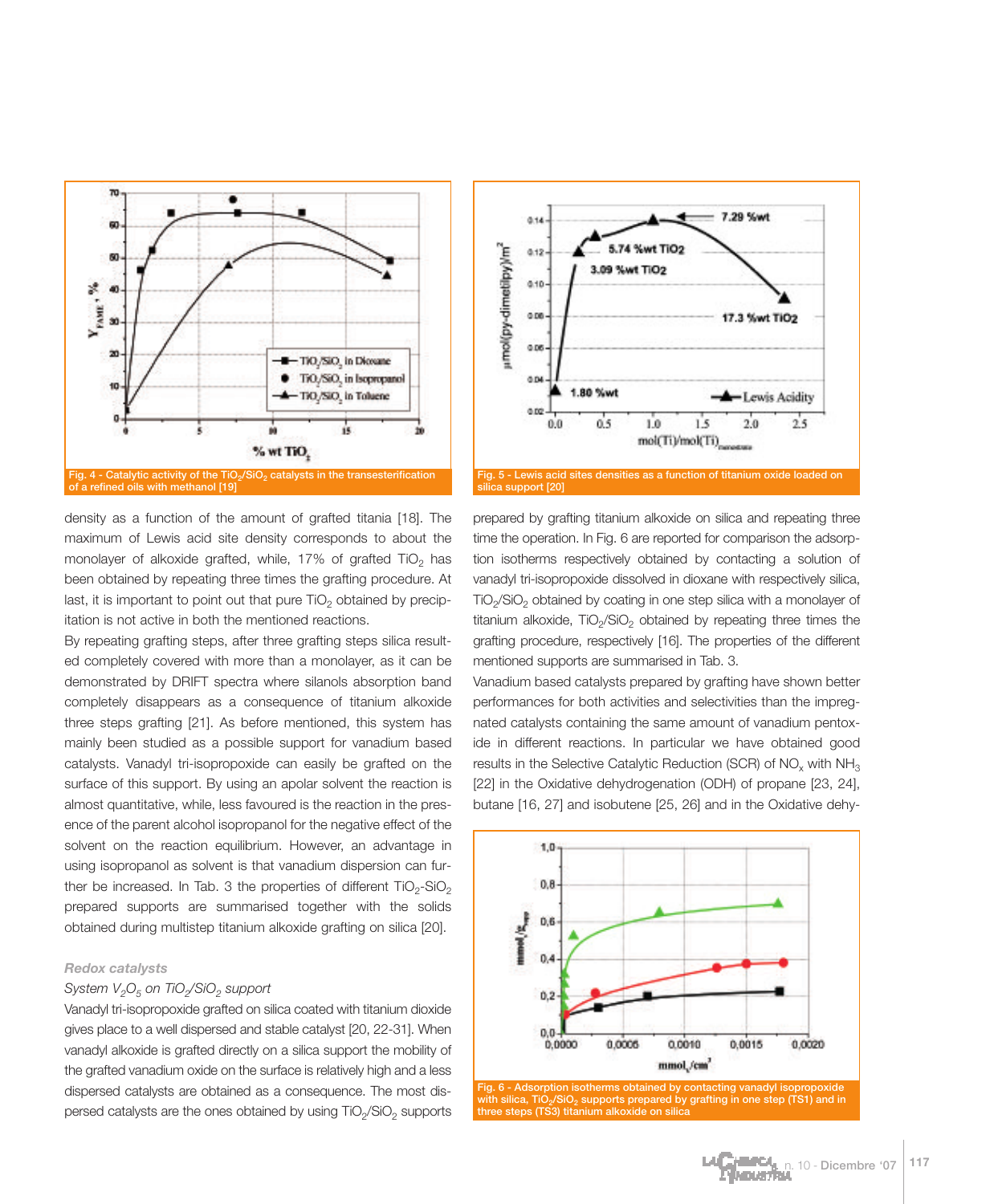| Tab. 3 - Catalyst prepared by grafting silicon alkoxide on $\gamma$ alumina [6] |                  |                         |                          |                                      |                            |                                   |                              |  |
|---------------------------------------------------------------------------------|------------------|-------------------------|--------------------------|--------------------------------------|----------------------------|-----------------------------------|------------------------------|--|
| <b>Sample</b>                                                                   | Acronym          | <b>Grafting</b><br>atep | TiO, $%$<br>by weight    | <b>Metal Initial</b><br>mount mmol/g | $S_{SA}$ m <sup>2</sup> /g | Pore<br>Volume cm <sup>3</sup> /g | <b>OH</b> density<br>mmols/g |  |
| SiO <sub>2</sub>                                                                | S                | 0                       | $\overline{\phantom{a}}$ | $\overline{\phantom{a}}$             | 282                        | 1.02                              | 0.92                         |  |
| $TiO2-SiO2$                                                                     | TS1.             |                         | 7.0                      | 1.37                                 |                            | $\qquad \qquad -$                 |                              |  |
| $TiO2-SiO2$                                                                     | TS2 <sub>1</sub> | $\mathcal{P}$           | 13.7                     | 1.37                                 |                            | $\overline{\phantom{a}}$          |                              |  |
| $TiO2-SiO2$                                                                     | $TSM_1$          | 3                       | 17.8                     | 1.37                                 | 289                        |                                   |                              |  |
| $TiO2-SiO2$                                                                     | TS <sub>1</sub>  |                         | 5.9                      | 0.95                                 | 237                        | 0.23                              | 0.71                         |  |
| $TiO2-SiO2$                                                                     | TS <sub>2</sub>  | 2                       | 9.7                      | 0.95                                 | 267                        | 0.26                              | 0.79                         |  |
| $TiO2-SiO2$                                                                     | <b>TSM</b>       | 3                       | 11.3                     | 0.95                                 | 299                        | 0.27                              | 0.82                         |  |
| $TiO2-SiO2$                                                                     | $T_{\rm sm}$ S   |                         | 2.3                      | 0.30                                 | 245                        | 0.81                              | $\overline{\phantom{a}}$     |  |

drogenation (ODH) of methanol [30, 31] or ethanol [29, 31] to respectively formaldehyde and acetaldehyde.

In Fig. 7, it is possible to appreciate the difference between the performance of a catalyst prepared by grafting and another prepared by impregnation in the SCR of  $NO<sub>x</sub>$  with  $NH<sub>3</sub>$ . As it can be seen the catalyst prepared by grafting is active at lower temperatures and is much more selective.

In the case of the ODH of alkanes to alkenes the activity is related to the amount of grafted vanadium until the monolayer coating is reached, then, the activity remains unchanged (see Fig. 8) [16]. On the contrary the selectivity is greater for the lower amounts of grafted vanadium suggesting that isolated vanadium sites are the most selective ones (see Fig. 9) [16].

Similar results have been obtained also for the ODH of propane and isobutane, that is, (i) catalysts prepared by grafting have performances better than catalysts prepared by impregnation; (ii) activity increase with the amount of loaded vanadium oxide until a grafted amount corresponding to about a monolayer is reached; (iii) selectivity is positively affected by vanadium oxide dispersion. The ODH of hydrocarbons follows a classic Mars and Van Krevelen reaction mechanism involving the surface oxygen that actively intervenes in the dehydrogenation reaction and is then restored by reaction of the surface with gaseous oxygen fed to the reactor. This last reaction occurs at temperatures greater than 320 °C.

The same mechanism cannot be assumed for the ODH of methanol or ethanol occurring in the range 150-250 °C. In these cases the dehydrogenation of an adsorbed alcohol molecule occurs as a first step with the formation of an hydride specie that is successively oxidized by molecular oxygen so closing the catalytic cycle. However, there is a great difference in the mechanism of reaction for the ODH of methanol with respect to ethanol. As a matter of fact, while ethanol gives place directly to acetaldehyde as the main reaction product (see Fig. 10) [29], methanol forms before all dimethoxy methane that is successively hydrolysed to formaldehyde (see Fig. 11) [30].

All the kinetic runs have been made on the best catalyst founded after a screening test. This catalyst contained about 5% of  $V_2O_5$ grafted on TiO2/SiO2 [30].

The activities and selectivities of the vanadium based catalysts prepared by grafting resulted largely competitive with the catalysts usually employed for promoting the ODH of both ethanol and methanol